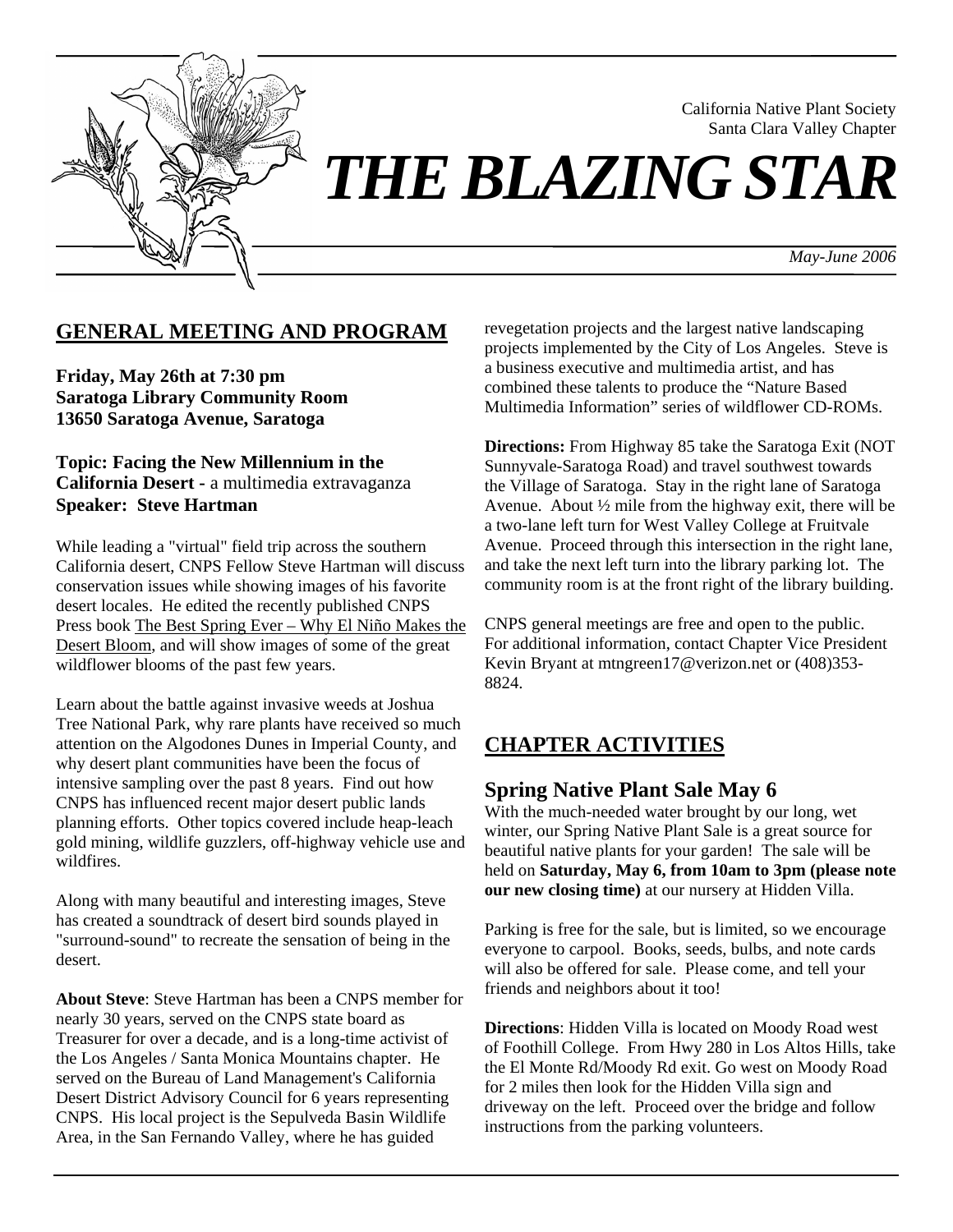# **Help Needed for Spring Native Plant Sale**

Our plant sales are always lots of fun to work at, and we hope you'll come and help! You can choose to work one or two hours or all day. Lunch will be provided to volunteers too. You do not need to sign up in advance – just come to the nursery at the time you'd like to work.

To help prepare the plants and nursery for the sale, we'll have special work sessions at the nursery from **10am to 4pm** on the following days (although we might leave earlier if it's very hot):

#### **Saturday, April 29**

**Tuesday, May 2** (please note that there is no work day on Monday, May 1, as was reported in the last issue of the Blazing Star) **Friday, May 5** 

Or if you'd like to help out another time, our regular native plant **nursery work sessions** take place every **Weds.** from **11am to 3pm**.

Bring garden gloves, sunhat, clippers, and your lunch if you like. Other tools will be provided at the nursery. We may need help weeding, cleaning the nursery, making signs, rearranging the pots and generally getting the place ready for the sale. Knowledge of plants is not necessary; your willingness to help is all that's required.

For more information please contact the plant sale cocoordinators: Janet Gomez at (408)978-2984 or janet.gomez@gmail.com; and Kevin Bryant at (408)639- 0493 or mtngreen17@verizon.net.

# **Native Plant Nursery**

We have started using the new nursery extension area, and we don't know how we coped before we had it. Most of the stock plants have now been recorded and moved to the new area. We can now find things much more easily and plants needing sun will get it. The outside of the extension has had landscaping plants added to it, both for screening and as demonstration specimens.

The nursery is still in need of clean black or green, one gallon pots. To make a donation, please leave the pots at the nursery gate.

For more information, contact Jean Struthers at (650)941- 2586 or JeanStruthers@aol.com, or Ray Deutsch at (650)365-6136 or henrymarsh@yahoo.com.

# **Gardening with Natives**

Gardening with Natives (GWN) is a special interest group within the Chapter which meets on the **first Thursday** of each month, usually at the Peninsula Conservation Center (PCC) in Palo Alto (directions below). The group is open to all, and includes a mix of seasoned native plant gardeners as well as beginners. Newcomers are always welcome.

**Thursday, May 4, 7-9pm**, at the PCC in Palo Alto: **Native Bees and Native Plants**, a talk by Prof. Gordon W. Frankie, U.C. Berkeley. A frequent and fascinating visitor to the native garden is the subject of Dr Frankie's research. For 15 years, he has been studying the community organization of solitary bees, documenting bee diversity, seasonality, and host plant preferences at sites in northern California and Costa Rica. This talk may give you a new and fascinating perspective on the garden and its visitors.

**Thursday, June 1, 7-9pm**, at the PCC in Palo Alto: **Succulents of California: How to grow and care for them**, a talk by Paul Heiple. The genus *Dudleya*, for example, occurs almost entirely in the California Floristic Province, makes a beautiful garden plant, has a long life, and requires little care. Paul Heiple is the treasurer of the Santa Clara Valley Chapter of CNPS, and a geologist by training. His interest in succulent plants goes back 26 years: "Some of the plants I grew from seeds are older than my children."

**Directions to the PCC**: PCC (Peninsula Conservation Center), 3921 E. Bayshore Road, Palo Alto. From Highway 101, take the "San Antonio North" exit, get immediately into the left-hand turn lane, and turn LEFT onto East Bayshore. This will curve around to the left, then right. Turn right on Corporation Way. Then turn into the first driveway on your left, which leads to the PCC parking lot. **The meeting is in the Raptor Suite on the first floor.** 

For more information on the Gardening with Natives group, visit its website at **www.GardeningWithNatives.com**. GWN maintains a Yahoo group with over 290 members, which is a true resource for native plant gardeners in our area. To join the Yahoo group, visit **groups.yahoo.com/ group/GardeningWithNatives**. To contact the GWN Steering Committee, email GardeningWithNatives@ yahoo.com or call Arvind at (408)274-6965.

# **Photo Group**

Jerry Welch has announced that he is stepping down as our Chapter Photo Group chair, effective immediately. Please join us in thanking Jerry for his time organizing the group,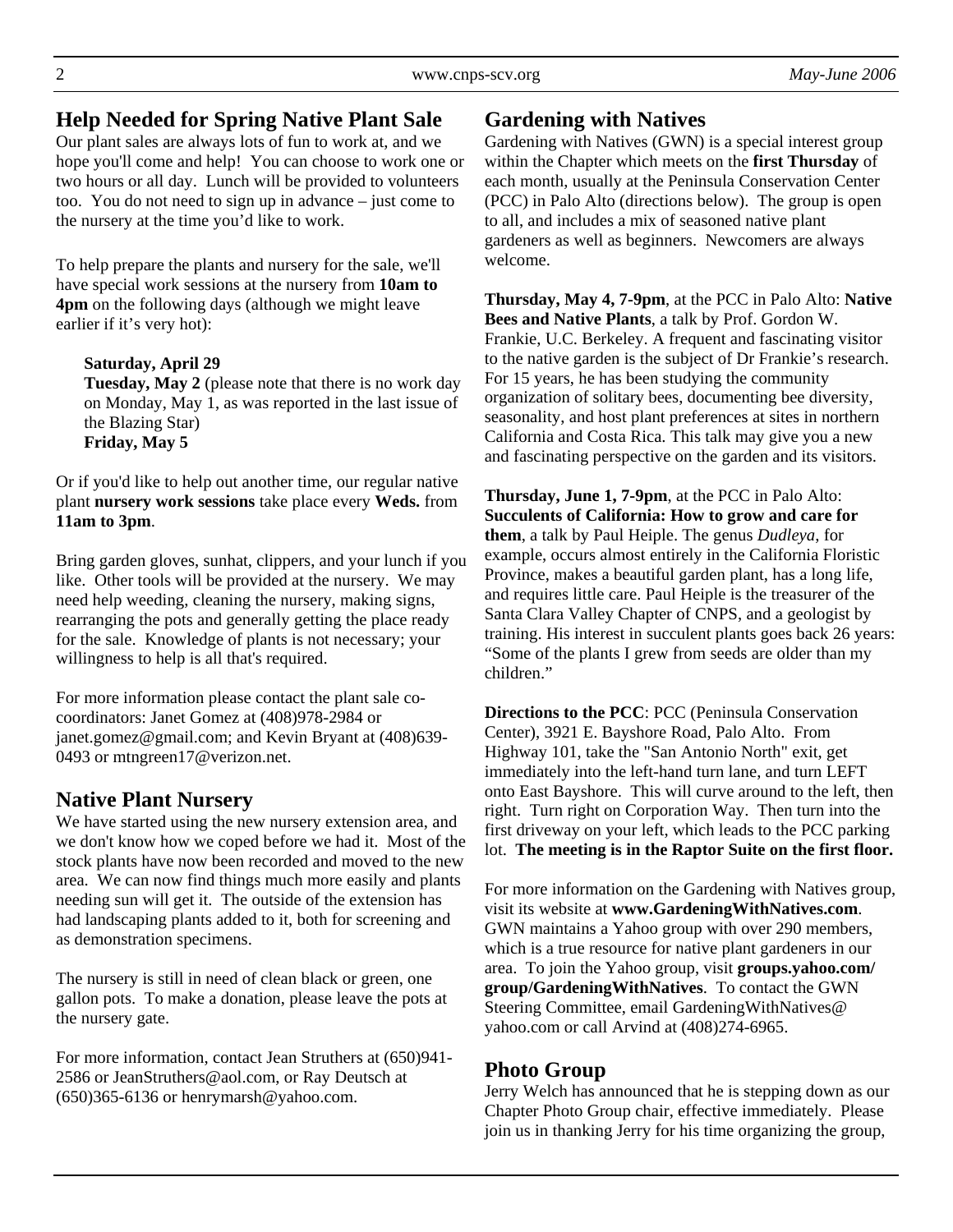and for promoting the enjoyment and appreciation of our state's flora through photography. Jerry and the group have contributed to many Members' Night programs and other events.

Please note that until a new Chair is appointed, the Photo Group meetings will be cancelled. If anyone would like to volunteer as Chair, please contact Jerry at (408)353-8352 or jdwelch@yahoo.com; or Judy Fenerty at (408)378-6272 or judy@fenerty.com.

## **Keying with Natives**

Join us on the last **Friday** of every month, from **6:30pm - 8:30pm,** in a fun gathering to meet with other native plant enthusiasts to sharpen your keying skills. We meet at the PCC building in Palo Alto. The next meetings will be **May 19** and **June 30.** Contact David "Tex" Houston for more details, (650)303-2777 or tex009@sbcglobal.net. (Note Tex's new contact info.)

## **Habitat Restoration at Edgewood Park**

Join us as we restore sensitive habitats at Edgewood and enjoy spring and summer wildflowers. Weeding sessions take place **Friday mornings at 8:30am**, **Wednesday evenings at 5:30pm,** and on the 3rd **Saturday** of the month at **9am** from mid spring through early summer. Our next Saturday outings are planned for:

| Date      | <b>Meeting Time/Place</b> | <b>Work Site</b>        |
|-----------|---------------------------|-------------------------|
| May 20    | 9am, Old Stage Day        | Edgewood Trail near     |
|           | Camp Kiosk                | <b>Bush Mallow Site</b> |
| June 17   | 9am, West Kiosk           | TBD                     |
| July $15$ | 9am, West Kiosk           | <b>TBD</b>              |
| July 29   | 9am, West Kiosk           | TRD                     |

For details, please see our newly updated schedule at the Edgewood Weed Warriors website, at **edgewood.thinkersrus.net**.

Or call Ken Himes at (650)591-8560. For the Friday sessions call Ken or contact John Allen at jcakwa@earthlink.net.

# **Conservation Committee**

Our small but active Conservation Committee is seeking people who wish to get involved with preserving native species and habitat throughout our Chapter's area. No experience is necessary, only a desire to retain what remains of our natural heritage. We will be discussing starting a "locally rare" program and formulating a rare plant monitoring program, as well as addressing several specific conservation efforts that are ongoing in

our area.

If you would like to get involved, our next meeting will be **Tuesday, May 2nd at 6pm** at the Peninsula Conservation Center. We'll supply the pizza! For more information, contact Kevin Bryant at mtngreen17@verizon.net or (408)353-8824.

## **Chapter History Online**

To learn about the first 20 years of our Chapter, visit this compilation by former Chapter historian Jean Sorenson:

#### **www.stanford.edu/~rawlings/PDF/chapter\_history.pdf**

# **GRADUATE SCHOLARSHIPS AWARDED**

*By Nora Monette, Chapter Education Chair* 

The Chapter will be awarding two \$1,500 scholarships to graduate students doing research related to plant ecology in Northern California. In this wet year, it is perhaps appropriate that both students are working in "wet" habitats.

The recipients of the 2006-2007 scholarships are:

#### **Zooey Elsa Diggory, San Francisco State University.**

Zooey is studying seed dispersal in tidal marshes. One objective of her research is to evaluate seed dispersal and its contribution to vegetation patterns in four tidal marshes in the Napa River estuary. She will also investigate whether seed dispersal limitations account for observed differences in plant diversity and abundance between a reference wetland and restored wetlands. Her study will compare the dispersal characteristics of plant species that successfully recruit and colonize restored wetlands with those that do not.

#### **Brittany Huntington, San Francisco State University.**

Brittany is studying the ecological consequences of a macroalgal bloom in seagrass beds in Tomales Bay. Tomales Bay is a site with historically healthy eelgrass (*Zostera marina*) meadows covering 965 acres of the Bay. These plants create a rich nursery habitat for fish and invertebrates, stabilize nearshore sediments, and provide filtration to coastal waters. The purpose of her research is to determine if the alga *Gracilaria sjoestedtii* is threatening or facilitating survival of native eelgrass plants. Her work will consider current nutrient patterns in the bay that could support increased algal growth.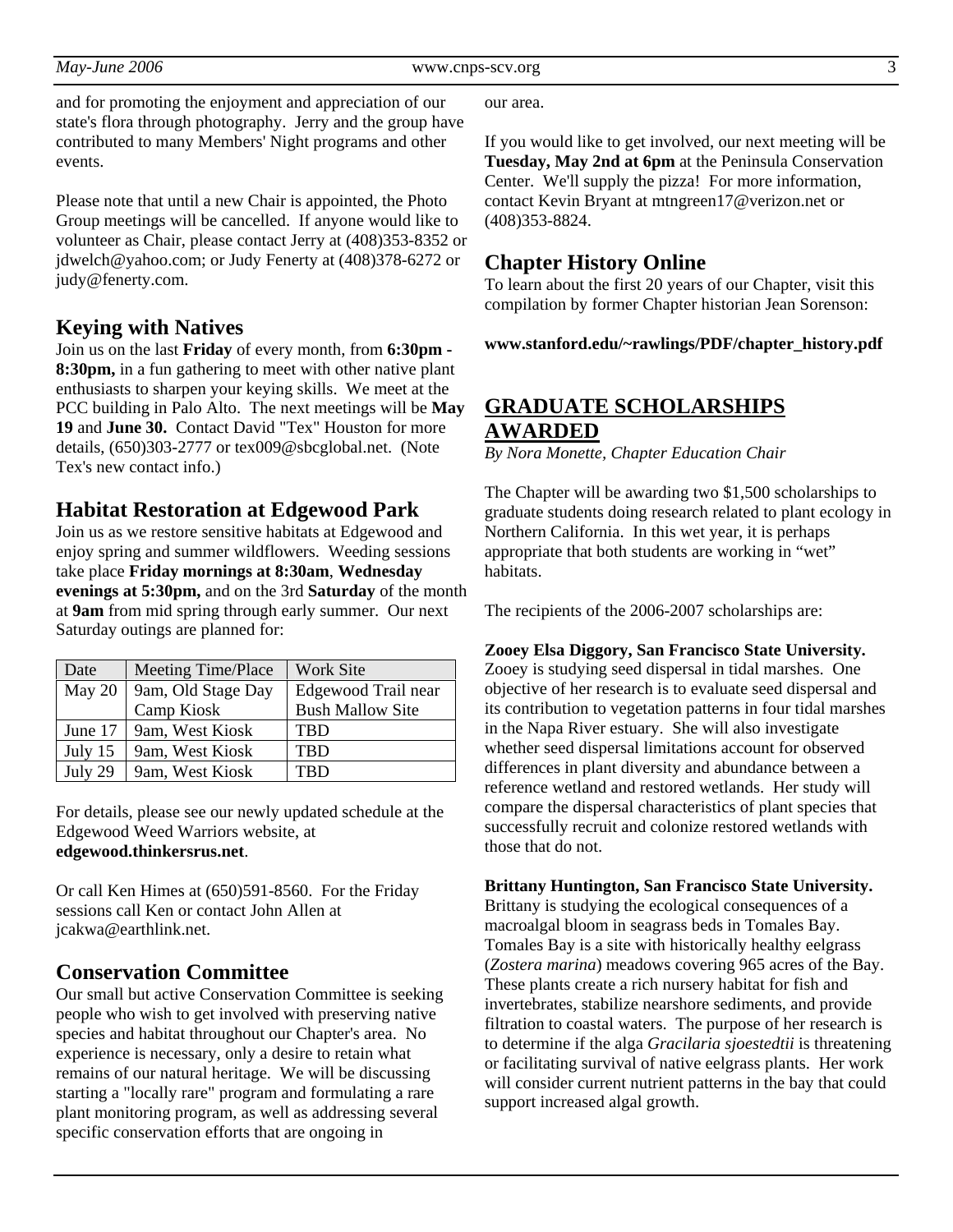The research scholarships recognize the research plans of these graduate students and the potential of their research to further the understanding of plant ecology and restoration. We hope to hear more about their research in upcoming newsletter articles and at General Meetings.

Congratulations, Zooey and Brittany.



**Carmel Creeper Ceanothus** ©2005 Ann Miller

For a fast-growing, evergreen groundcover, you couldn't go wrong with this lovely ceanothus from California's central coast. Its blue flower clusters attract native bees and butterflies from March through May, and the glossy, veined leaves look good the year round. Left to itself, it takes on a mounding form 3' tall by 10' wide; prune upright branches for a lower profile. Drought tolerant and sun-loving near the coast, it does better inland with afternoon shade and occasional water. Two cultivars are common in the trade: 'Yankee Point' and 'Carmel Creeper,' (*Ceanothus griseus horizontalis*, illustrated). Excellent for slopes. - *Arvind Kumar* 

# **CHAPTER FIELD TRIPS**

**Chapter field trips** are free and open to the public. They are oriented to conservation, protection and enjoyment of California native plants and wildlife, and we adhere to all rules and guidelines for the lands on which we are visiting.

**In our region it is very important to be prepared for hiking on rugged & steep terrain, wide temperature ranges and rapidly changing conditions at any time of year. All participants should wear sturdy footwear and carry sufficient water, sun protection, food, layers, personal first aid and other supplies you may need. If you have any questions about your ability to participate in a particular field trip, please contact the trip leader in advance.** 

## **Sat May 13 10am Toro County Park**

Join Stella Yang and Dick Gehrer for a beautiful walk with nice views of the "Lost Valley Wilderness Area." This Monterey County park is known for its vast displays of wildflowers, mainly lupines and owl's clover. Join us as we explore an area that we have never visited before.

This will be a moderate hike with the elevation gain/loss in the 400–600 foot range. Bring your lunch and let's enjoy the surroundings. The trip is expected to last until **3pm**.

**Directions:** From 101S take exit 326B toward MONTEREY PENINSULA. Turn right onto S Sanborn Rd. S Sanborn Rd becomes E Blanco Rd. Turn left onto S Main St. / CA-68. Take Portola Drive exit, follow signs for Toro Park. Turn into park entrance; follow RT forks past several "Group Areas" to the "Environmental Center" at the road's end. Meet near the restrooms. Note there is a \$6 per vehicle parking fee. For more information contact Dick at (408)268-6922 or mrge@jps.net.

## **Sun May 14 8:30am Mt. Hamilton Driving Tour**

We will make our annual traverse of the mighty Hamilton Range at its high point, enjoying a few stops on the western slopes before heading to walk around and explore the flora at a few locations on the other side of Mt. Hamilton. The flowers should be phenomenal once again this year, and hopefully the weather will cooperate. Come and meet (or say hello once again) to the diverse and dazzling flora of the Hamilton Range. This will be an **all day trip**. Bring lunch, snacks, and plenty of water.

**Directions:** We will meet at **8:30am** at Orchard Supply Hardware at 3000 Alum Rock Road, and from there we will